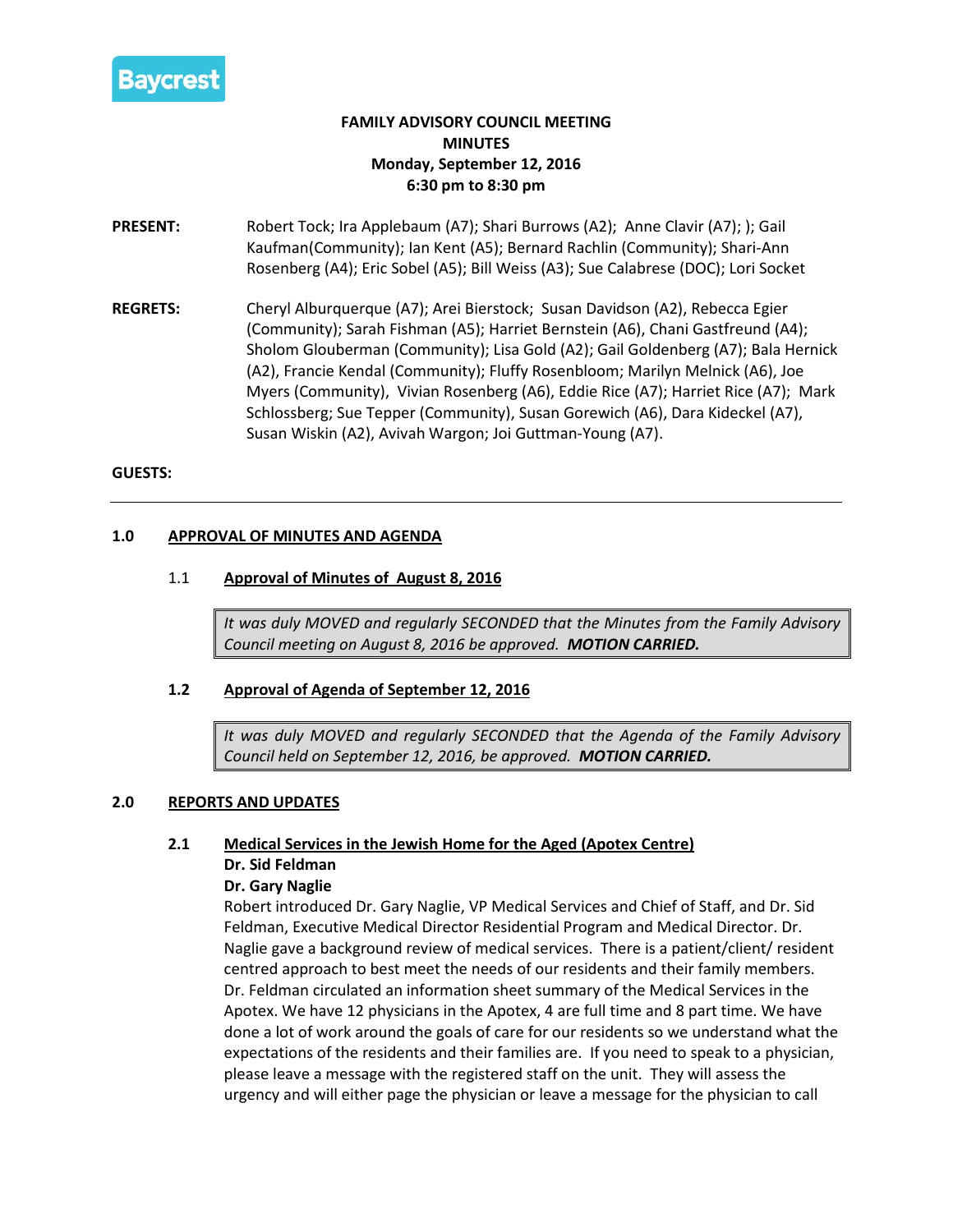you back. Discussion ensued around the annual review of the resident with the physician and care team.

# **2.2 Change Beauty Salon Management Scott Horn**

This presentation has been deferred to a future meeting.

# **2.3 Food Tasting: New Cookies – Minced and Pureed Gina Carvalho**

The new snack program was launched on August 22<sup>nd</sup>. Gina Carvalho brought samples of both pureed and minced cookies for the Family Advisory Council to tastes. The samples were pureed strawberry wafers, social tea cookies, and blueberry muffins. Feedback was very positive as to the taste of the samples.

# **3.0 STANDING ITEMS**

# **3.1 Issues Tracking Robert Tock**

No report at this time. Deferred to October meerting.

# **3.2 Apotex Report Sue Calabrese**

New APL in the Apotex: Sue announced that we have a new Advanced Practice Leader, Homaira Haqdad, in the Apotex who started last week. She has a background in physio and should be a great asset in looking at our issues with falls.

Footcare in the Apotex: The chiropodist and foot care nurse will be coming to the Apotex instead of the residents going to the clinic. A letter will be distributed and posted on the units. The PSW's will be assuming the role of regular routine footcare.

Order of Canada: One of our residents will be receiving the Order of Canada award on Sept. 15, 2016. The Governor General will be at Baycrest to present the award.

Sage Recall: A few weeks ago there was a recall of one the Sage Incontinence products. The products were removed from the Apotex and have been replaced.

Poster Presentation: Because of the work that they have done on Avoidable Emergency Room Transfers, Dr. Feldman and the RN's have put in an abstract to present our work at a conference.

LEAP Program: This Thursday we are beginning a 2 day session on Palliative Care and End of Life. An update will be provided at a future meeting.

Speech Language Therapy : We will be going to CCAC and are currently working on the process of when they will be referred etc. An update will be provided at a future meeting.

ED Transfers: An issue arose that when residents were being sent out to Emergency Departments, the change of hospital was not being relayed to our staff. In turn, they could not inform the family members. There is a number provided by EMS so we can confirm where residents are being taken.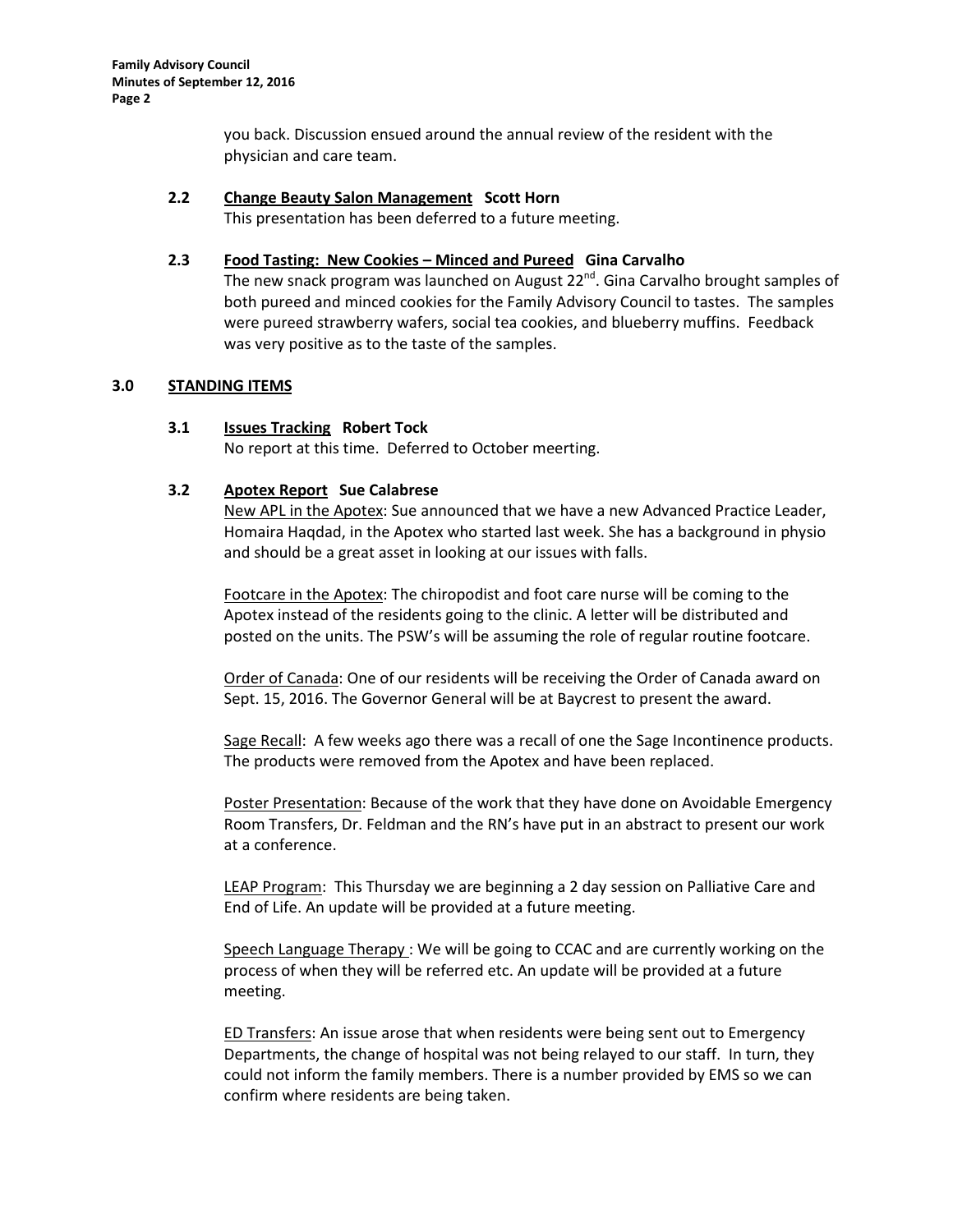Visitor Policy: This policy was developed with the safety of our patients and residents in mind. Between the hours of 9:00pm and 6:00am, you will only be allowed in through the Khedive entrance. You will be required to sign in and will be given a visitor's badge. Staff have been advised that if they see someone on the floor without a badge, they are to call security.

Bubby's Flowers: Sue reminded the group of the Bubby's Flowers fundraiser taking place on October 2, 2016.

ACTION:

1. Sue to bring a copy of the staffing pattern document to the October meeting.

# **3.3 Quality Report Sue Calabrese**

Ron Saporta, Gina Carvalho and Sue have combined their reports to one report. From the 226 recommendations we received in March 2016, we have completed 115. The remaining recommendations are near complete.

Bathtubs:

There are 3 vendors bidding on the RFP.

Lab Services Update:

We have outsourced our lab services. Dynacare was the successful vendor. They have point-of-care INR's, with immediate results. Dynacare has experience in running a large nursing home.

# **3.4 Other Business All**

### Meeting with Administrator

The Chairs will now be meeting with Carol Anderson and not Dr. Reichman. There was concern over this change. Robert will send a note to Dr. Reichman's assistant to express the concerns of this committee regarding this change.

# 4<sup>th</sup> Annual National Forum on Patient Experience

The 4<sup>th</sup> Annual national Forum on Patient Experience is on Tuesday and Wednesday September 20 & 21, 2016. Dr. Andrea Moser is presenting at this event.

ACTION:

1. Invite Dr. Andrea Moser to October meeting.

### Communications Website

Bill Weiss will be meeting with the Baycrest communications team to review the website. Sue would like to create a Director of Care blog.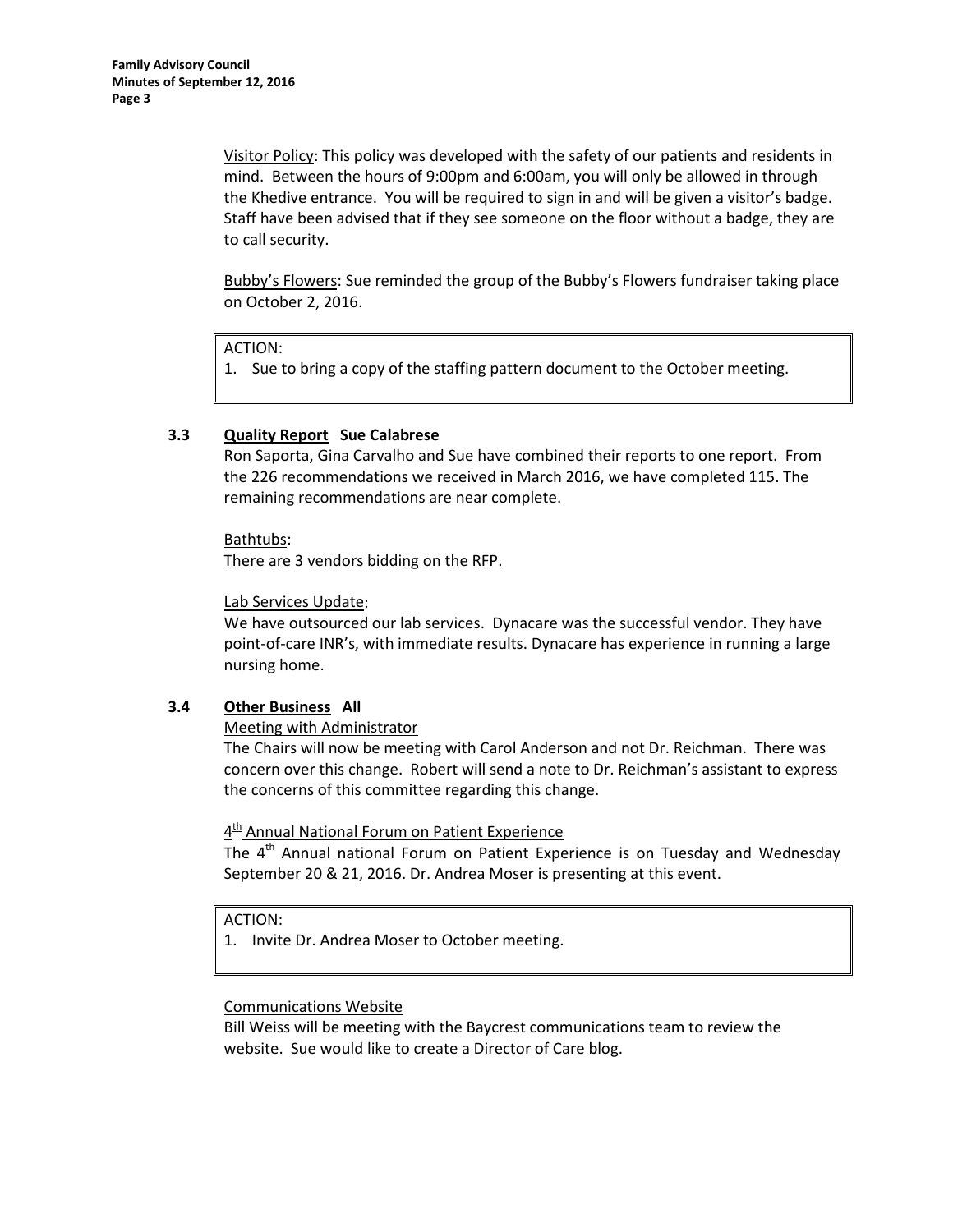**Family Advisory Council Minutes of September 12, 2016 Page 4**

Parking Lot

Sue to follow up with Environmental Services regarding issues with the parking lot.

### Birds in the Winter Garden

Concern was raised regarding the birds flying around the Winter Garden. This has been a concern for a long time and environmental services has tried over time to get rid of the birds.

### **HealthLinks**

Anne Clavir is the Apotex/Baycrest representative on Health Links. Health Links is a subgroup of the LHINs (Local Health Integration Network) focusing on complex patients and avoidance of ER visits.

# **4.0 NEXT MEETING**

The Family Advisory Council will next meet on Wednesday, October 5, 2016 at 6:30pm in the Exton Boardroom.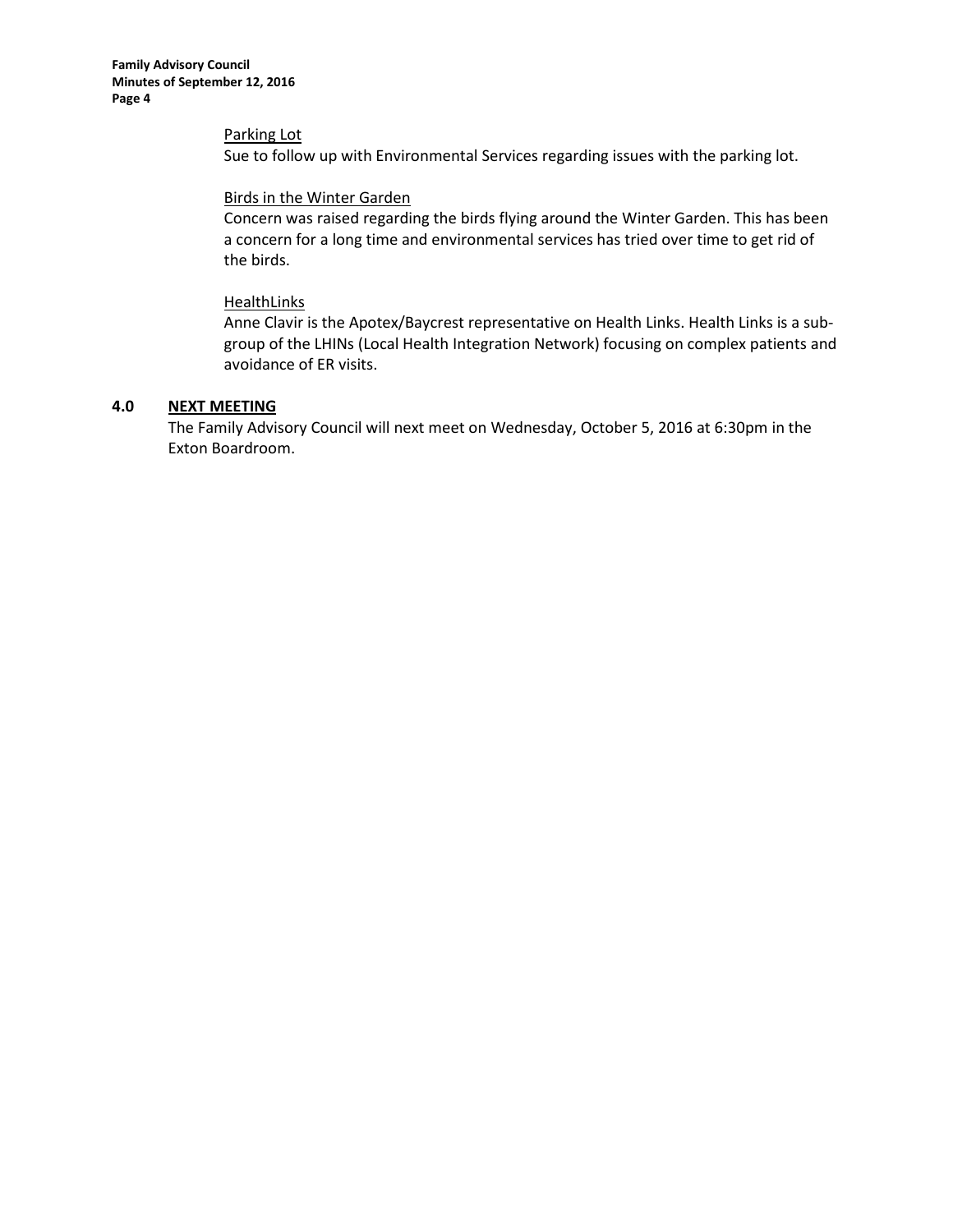

# **FAMILY ADVISORY COUNCIL MEETING MINUTES Wednesday, October 5, 2016 6:30 pm to 8:30 pm**

- **PRESENT:** Robert Tock; Shari Burrows (A2); Eric Sobel (A5); Ian Kert (A5); Anne Clavir (A7); Harriet Rice (A7); Bernard Rachlin (Community); Francie Kendal (Community); Gail Kaufman (Community); Rebecca Egier (Community); Sue Calabrese (DOC); Lori Socket
- **REGRETS:** Sarah Fishman (A5); Arei Bierstock (A6); Fluffy Rosenbloom (A6); Harriet Bernstein (A6); Marilyn Melnick (A6); Vivian Rosenberg (A6); Joig Young (A7); Joe Myers (Community); Mark Schlossberg (Community); Sholom Glouberman (Community); Bill Weiss (A3); Shari-Ann Rosenberg (A4); Ira Applebaum (A7)

**GUESTS:** Ron Saporta, Executive Director, Redevelopment & Support Services Dr. Andrea Moser, Associate Medical Director, Apotex

# **1.0 APPROVAL OF MINUTES AND AGENDA**

# 1.1 **Approval of Minutes of September 12, 2016**

Correction: Item 3.2 Speech Language Therapy: We are moving towards accessing our speech and language therapy through CCAC.

*It was duly MOVED and regularly SECONDED that the Minutes from the Family Advisory Council meeting on September 12, 2016 be approved with correction. MOTION CARRIED.*

# **1.2 Approval of Agenda of October 5, 2016**

*It was duly MOVED and regularly SECONDED that the Agenda of the Family Advisory Council held on October 5, 2016, be approved. MOTION CARRIED.*

# **2.0 REPORTS AND UPDATES**

# **2.1 Environmental Services**

# **Ron Saporta, Executive Director, Redevelopment & Support Services**

Ron addressed the issues regarding parking. The upgrades to our parking include a new 2-way communication access at the pay stations which will provide live support 24 hours a day, 7 days a week. There are 3 new alarm stations. The new pay machines will be installed soon and will activate the new parking passes. These will be lit at night.

It was suggested that the machines should have covers to protect them in bad weather. The ink on the current monthly tickets fades in the sun. The new contractor will be upgrading the machines so they are user friendly. The card reader has been upgraded as well as the ink.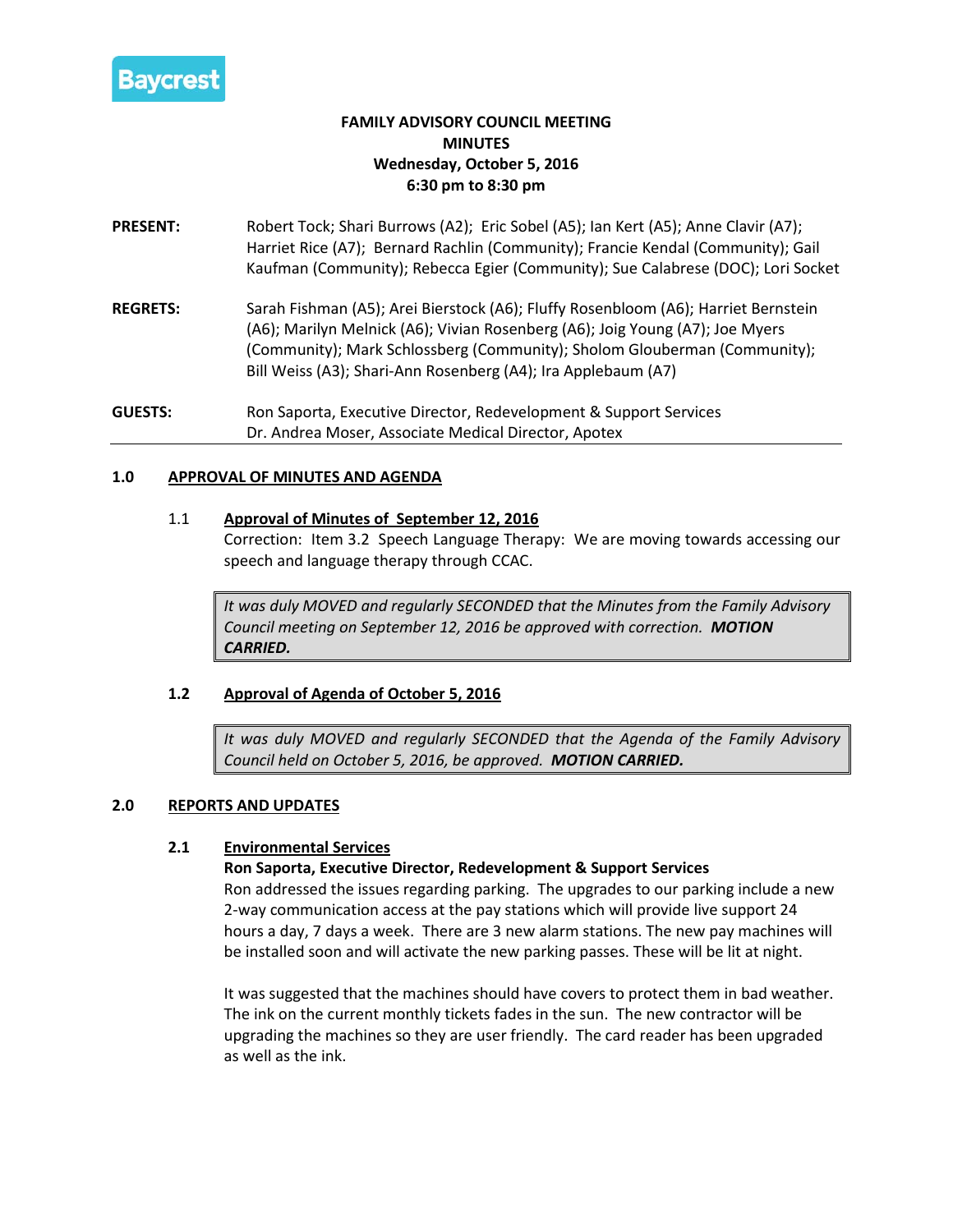Monthly passes: Currently not being sold in all machines. These are only usable in the main lot. Monthly passes are not allowed for parking at the Kimel Building (short stay) lot. It was requested that this lot be available for monthly parking in the evening.

Signage: Being updated to provide clear information.

# New Rates:

There are new 5, 10 and 30 day passes which are for non-consecutive days, but must be used within one year of purchase. These passes were mandated by the ministry. The monthly pass rate has increased from \$70 to \$80.

Family Member participation on committee:

There should have been a family member representative sitting on the committee when the decision to increase parking rates was made.

### ACTION:

- 1. Accessible parking for side loading and unloading with wheelchairs. Ron to speak with parking providers to ensure that special parking spaces are provided which are wide enough for loading/unloading.
- 2. Ron to investigate the possibility of identifying monthly pass users who can park at the Kimel lot after hours.

Entrances locked at Rosh Hashonah:

The electronic doors were locked during Rosh Hashonah. There were no notices posted prior to this time that these doors would be locked.

# **2.2 LHIN and the Baycrest/Apotex Quality Improvement Plan**

**Dr. Andrea Moser, Associate Medical Director, Apotex**

Dr. Moser is the Associate Medical Director at the Apotex. As well, she is a family physician and the Clinical Quality Table Lead for the Toronto Central LHIN. In the health care sector, the Ministry of Health and Long Term Care is the funder for Nursing Homes in Ontario. They are in charge of legislation and home inspections. The Local Health Integration Networks (LHIN) are regional organizations. Baycrest is in the Toronto Central LHIN.

On October  $20<sup>th</sup>$ , there is a free conference on Quality in the Health System given by Health Quality Ontario. This conference is for health care providers as well as patients, families and caregivers. The focus of the conference is on patient experience.

# Apotex Quality Team

Quality Improvement is imbedded in what we do in the Long Term Care Home as indicated in the Long Term Care Homes Act. We have a Quality Subcommittee which meets on a monthly basis. There is a family member who sits on this committee. The Quality Subcommittee looks at how we are doing compared to provincial and national benchmarks, areas which are working well and areas where we need to improve. This committee reports to both the Apotex Leadership team and the Baycrest Quality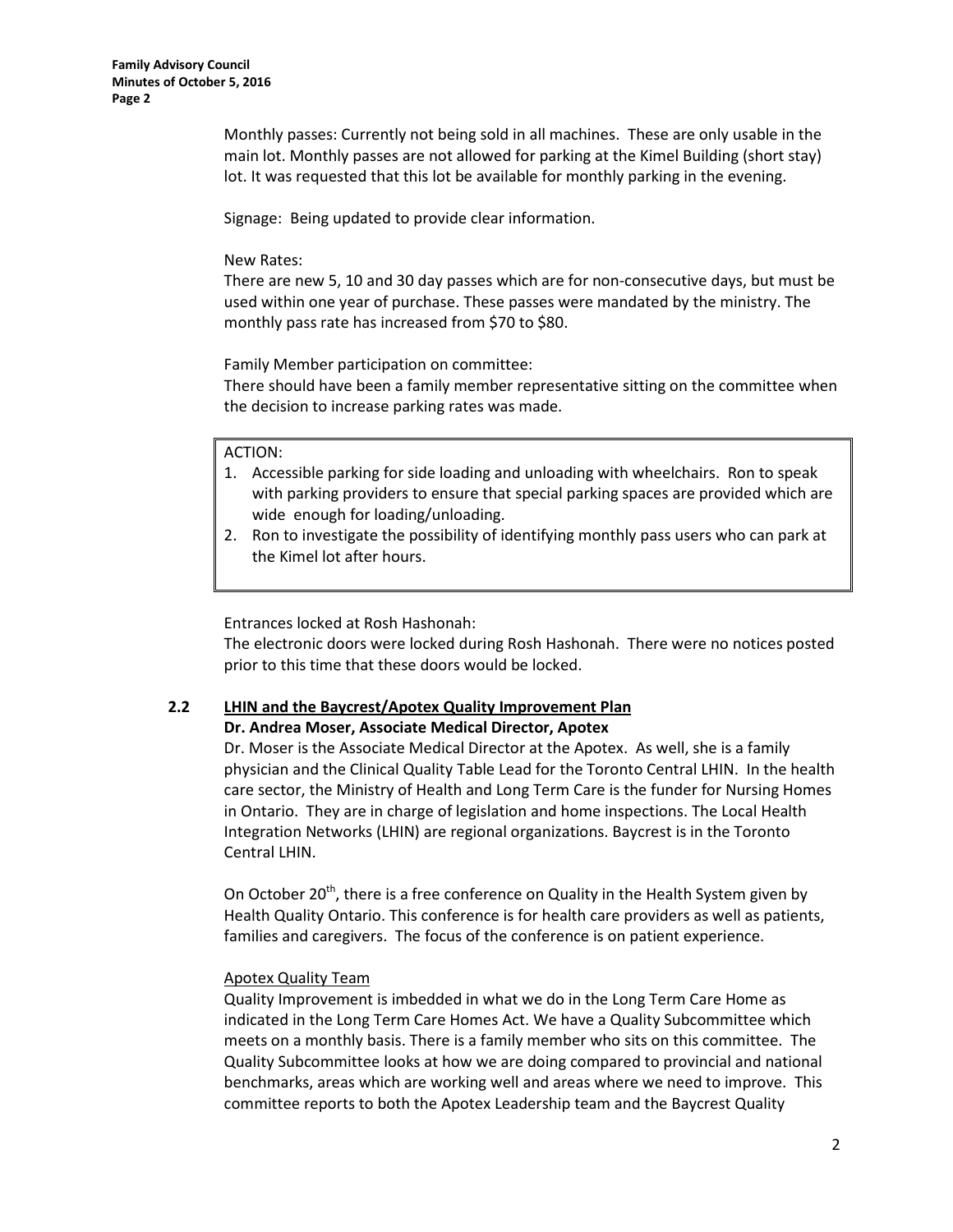Steering Committee. We tend to perform very well compared to the provincial benchmarks.

Apotex Quality Improvement Plan

On an annual basis, we submit the Quality Improvement Plan (QIP). This plan shows initiatives being worked on, including targets. Currently on our plan are the Plan for Life Sustaining Treatment (PLST), Falls with Injury, Potentially Avoidable ER Visits, Review of Hospital Transfers and Client Experience.

ACTION:

1. Invite Dr. Moser to present Quality data.

# **2.3 Hospital Gowns Sue Calabrese**

In the Apotex, the use of hospital gowns has been normalized, however this practice depersonalizes the residents.

MOTION:

1. With the support of the Family Advisory Council, we will encourage the use of regular nightwear instead of hospital gowns.

# **2.4 Post-Discharge – Room Cleaning Sue Calabrese**

According to the Ministry of Health and Long Term Care, we have to release the room within 24 hours of discharge. We recognize that this is a big problem for both staff and nurses. One of the services we have is that Support Services will pack up a room and store everything in a Shiva Room. We have always called the family first. However, we are not meeting the ministry standard.

### MOTION:

1. Support Services to pack up room after 24 hours as a standard practice, without the necessity of calling the family first.

# ACTION:

- 1. Invite Rachna Chaudhary, Quality Partner, to a meeting to present the findings of Lean Project on how long it takes to turn over a room.
- 2. Sue will script the dialogue for discussion at the next Family Advisory Council meeting.

# **2.5 Contacting Unit Staff Sue Calabrese**

The RN's and RPN's are often called for issues which are best looked after by other staff.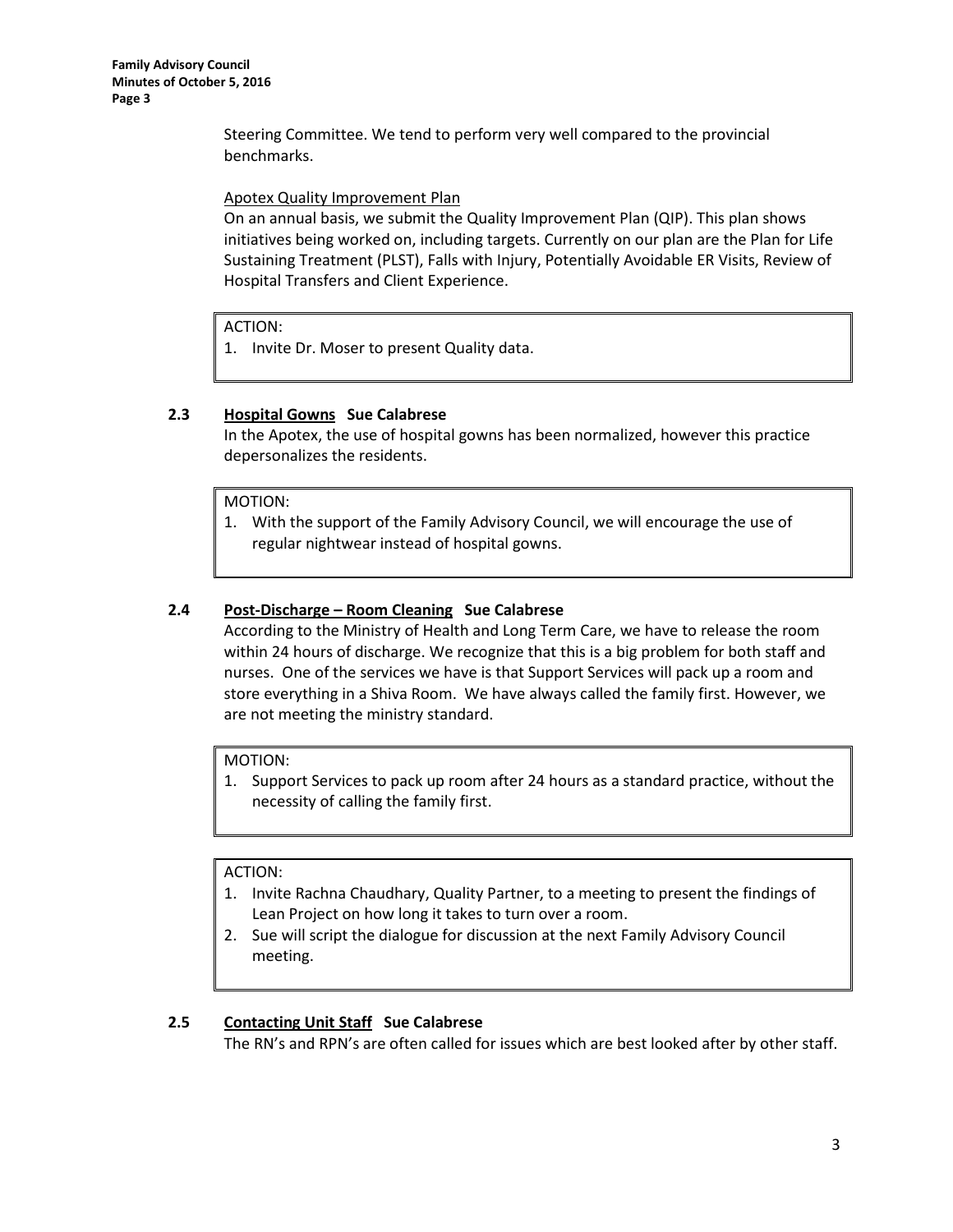### ACTION:

- 1. The information sheet on each floor is being standardized.
- 2. The message on the machines will be changed.
- 3. Notice to be posted on bulletin boards in each room indicating who to call, when to call.

#### **3.0 STANDING ITEMS**

#### **3.1 Issues Tracking Robert Tock**

Robert Tock reviewed the Issues Tracking document.

### **3.2 Apotex Report Sue Calabrese**

Sue Calabrese presented the Apotex Report. We have completed 148 of the 227 recommendations from the Mock RQI we did in March 2016. Our biggest challenges now are completing and implementing the programs. We have completed the Falls Program and the Wound and Skin Program. Still outstanding are the Restorative Care and End of Life Programs. We are on schedule to complete everything by March 2017.

ACTION:

1. Sue to share the entrapment policy at November meeting.

### **3.3 Other Business**

#### Bubby's Bloom:

The Bubby's Bloom's program was very successful.

#### Meeting Start Time:

It was requested to start the FAC meeting a little later, either at 6:45 or 7:00pm.

ACTION:

1. Robert Tock will canvas the committee members prior to the November meeting.

### Report to the Board:

The Chairs of the FAC have been invited to the October  $19<sup>th</sup>$  CSQSC (Board) meeting. We have been asked to report on one item that has been working well and one item where we need their help to move forward. We will bring forward the Family Mentor program as working well, as ask for their support to keep the program going. Discussion around suggested areas where we could use their support.

Family Advisor Program – a Family Advisory Council member should be sitting on all Baycrest committees, as per the Quality Improvement Plan.

### **4.0 NEXT MEETING**

The Family Advisory Council will next meet on Monday, November 7, 2016 at 6:30pm in the Exton Boardroom.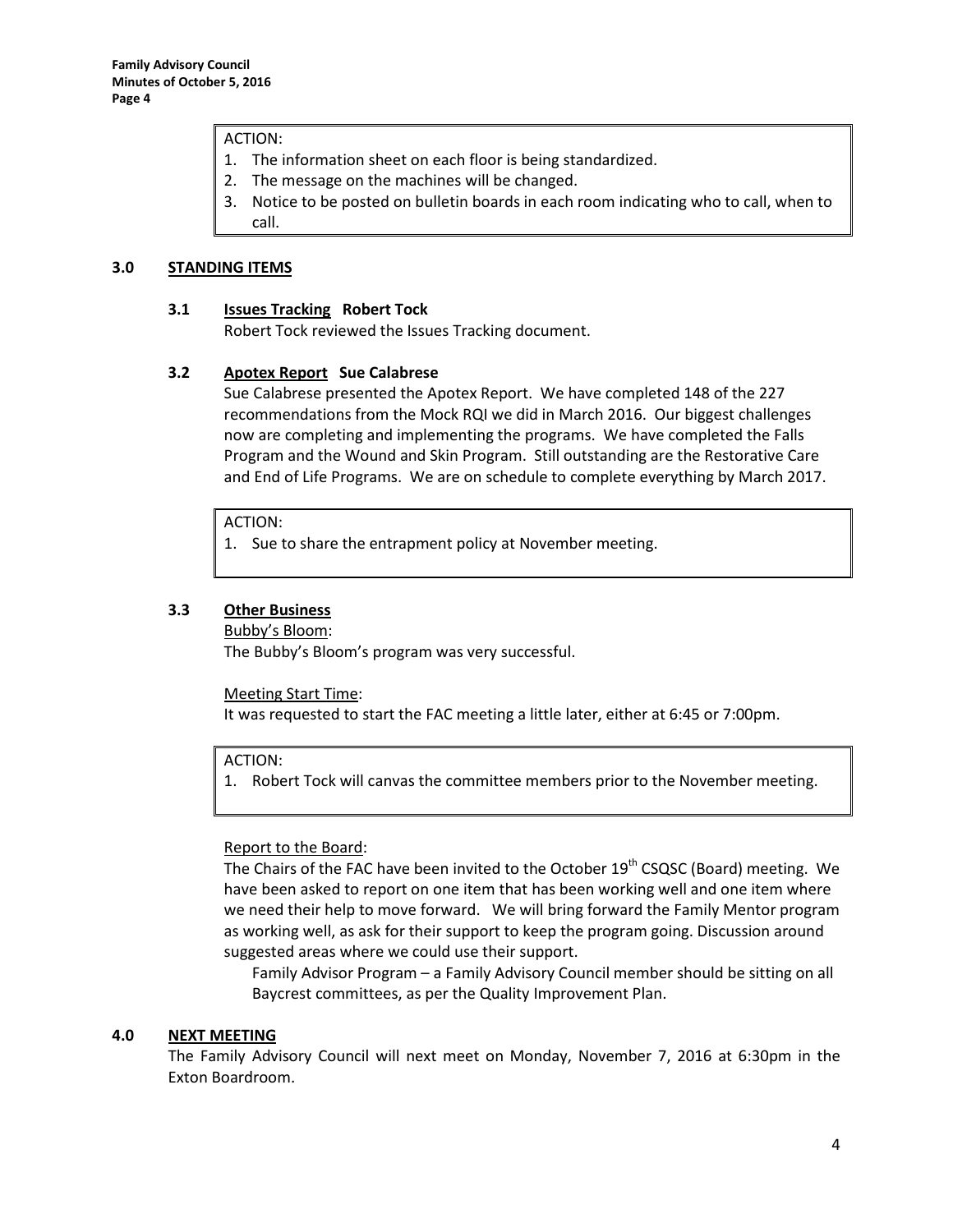

# **FAMILY ADVISORY COUNCIL MEETING MINUTES Wednesday, November 7, 2016 6:30 pm to 8:30 pm**

- **PRESENT:** Robert Tock; Shari Burrows (A2); Bill Weiss (A3); Chani Gastfreund (A4); Eric Sobel (A5); Ian Kert (A5); Ira Applebaum (A7); Anne Clavir (A7); Edward Rice (A7); Harriet Rice (A7); Bernard Rachlin (Community); Rebecca Egier (Community); Sholom Glouberman (Community); George Keri; Mark Schlossberg (Community); Sue Calabrese (DOC); Lori Socket
- **REGRETS:** Sarah Fishman (A5); Arei Bierstock (A6); Fluffy Rosenbloom (A6); Harriet Bernstein (A6); Marilyn Melnick (A6); Vivian Rosenberg (A6); Joig Young (A7); Gail Kaufman (Community); Francie Kendal (Community); Joe Myers (Community); Shari-Ann Rosenberg (A4)
- **GUESTS:** Jane Van Toen, Executive Director, Redevelopment & Support Services Rabbi Geoffrey Haber, Director of Spiritual Care

# **1.0 APPROVAL OF MINUTES AND AGENDA**

# 1.1 **Approval of Minutes of October 5, 2016**

*It was duly MOVED and regularly SECONDED that the Minutes from the Family Advisory Council meeting on October 5, 2016 be approved with correction. MOTION CARRIED.*

# **1.2 Approval of Agenda of November 7, 2016**

Addition to the agenda: 5.1 Start time of FAC meeting

*It was duly MOVED and regularly SECONDED that the Agenda of the Family Advisory Council held on November 7, 2016, be approved with additions. MOTION CARRIED.*

# **2.0 REPORTS AND UPDATES**

# **2.1 Immunization – Influenza Vaccine**

# **Jane Van Toen, Infection Prevention and Control**

Jane Van Toen presented an update on the influenza vaccine for the residents of the Apotex. The influenza vaccine is provided annually for residents, staff and volunteers. We do an enduring consent in the Apotex. We only need to get consent from a resident, or family member, once, and unless the resident withdraws consent, we don't have to obtain it each year. This speeds up the process of giving the vaccine. It takes about 2 weeks for the vaccine to become effective.

We aim for 100% of all residents to receive the vaccination, however there are some residents who decline it. We encourage anyone who comes into the Apotex to get the vaccine to avoid spreading the virus.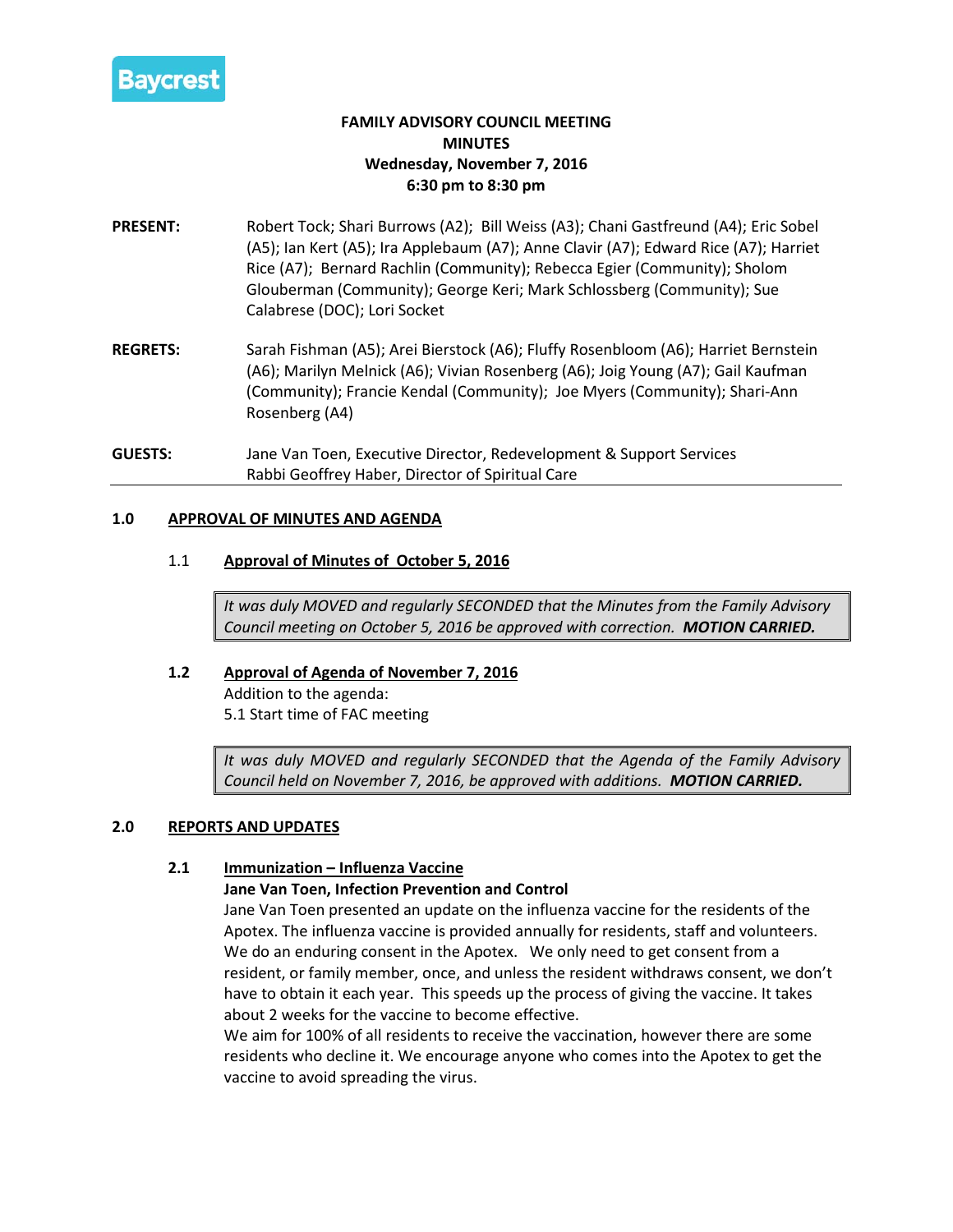If we start to see influenza activity or get a confirmed case on a unit, we offer the residents Tamiflu, which is an antiviral. The Tamiflu stops the influenza from spreading. The Tamiflu consent only needs to be signed once.

To control an outbreak, we need to limit traffic on a unit. With family members, we ask that you follow routine practices of hand hygiene. When you come in, just visit your family member and don't socialize as that can increase the risk of spreading the virus. There is an indicator on the staff badge to show that the staff member has been immunized.

As we cannot make vaccination mandatory for staff, we are adopting the mask or vaccinate policy again this year. Staff who are not vaccinate will need to wear masks during the flu season when they are in a patient care area.

If a family member wants to know if a resident has been vaccinated, they should speak to the registered staff.

# **2.2 Religious Implications of a PLST**

# **Rabbi Geoffrey Haber, Director of Spiritual Care**

Rabbi Haber spoke on the religious implications of a PLST, Planned Life Sustaining Treatment. This is the final stage to determine an Advanced Care Plan. An Advanced Care Plan lets the medical team and your loved ones know what to do in the event that you become incapacitated at some point in your life. It can be revised at any time, but it is a plan which provides the way care is provided.

Upon admission, we ask if there is an advanced care plan, which is then put in the resident's file. If there is not one, families receive a brochure which talks about the advanced care plan as well as a book, Your Wishes Matter. The Your Wishes Matter booklet can be found on the Baycrest website a[t https://www.baycrest.org/wp](https://www.baycrest.org/wp-content/uploads/your_wishes_matter.pdf)[content/uploads/your\\_wishes\\_matter.pdf.](https://www.baycrest.org/wp-content/uploads/your_wishes_matter.pdf)

The Advanced Care Plan is divided into several sections based on medical procedures. It goes from the least invasive to the most invasive in each category. The PLST is a broad based document which goes into Meditech and informs the medical staff and care staff of your decisions. It is not a doctor's order. If there is a concern, it states that you should consult your spiritual leader.

Within Jewish tradition, there is only one procedure on the PLST that is questionable. Jewish laws states that you can choose to withhold a treatment and allow nature to take its course. The issue is that once you permit the treatment, can you withdraw the treatment. The only issue on the PLST has to do with artificial hydration and nutrition. If a feeding has been started then it must be completed. However, then you can say that you don't want the next one. In Jewish law there is a debate about whether we are obligated to provide artificial hydration and nutrition. Food and water a basic to life, therefore you must provide food and water. Once you put someone on artificial hydration and nutrition, you cannot remove them from it. The only exception is when the body is no longer absorbing the food and water and there is severe pain and suffering, and preventing nature from taking its course. When a person can no longer feed themselves, then it becomes a medical intervention. At this time, after the food pouch is removed from the current feeding, there is no obligation to continue. At this time, the resident is encouraged to consult with the rabbi.

Whatever you put on the PLST, you are still called to be advised of treatment options.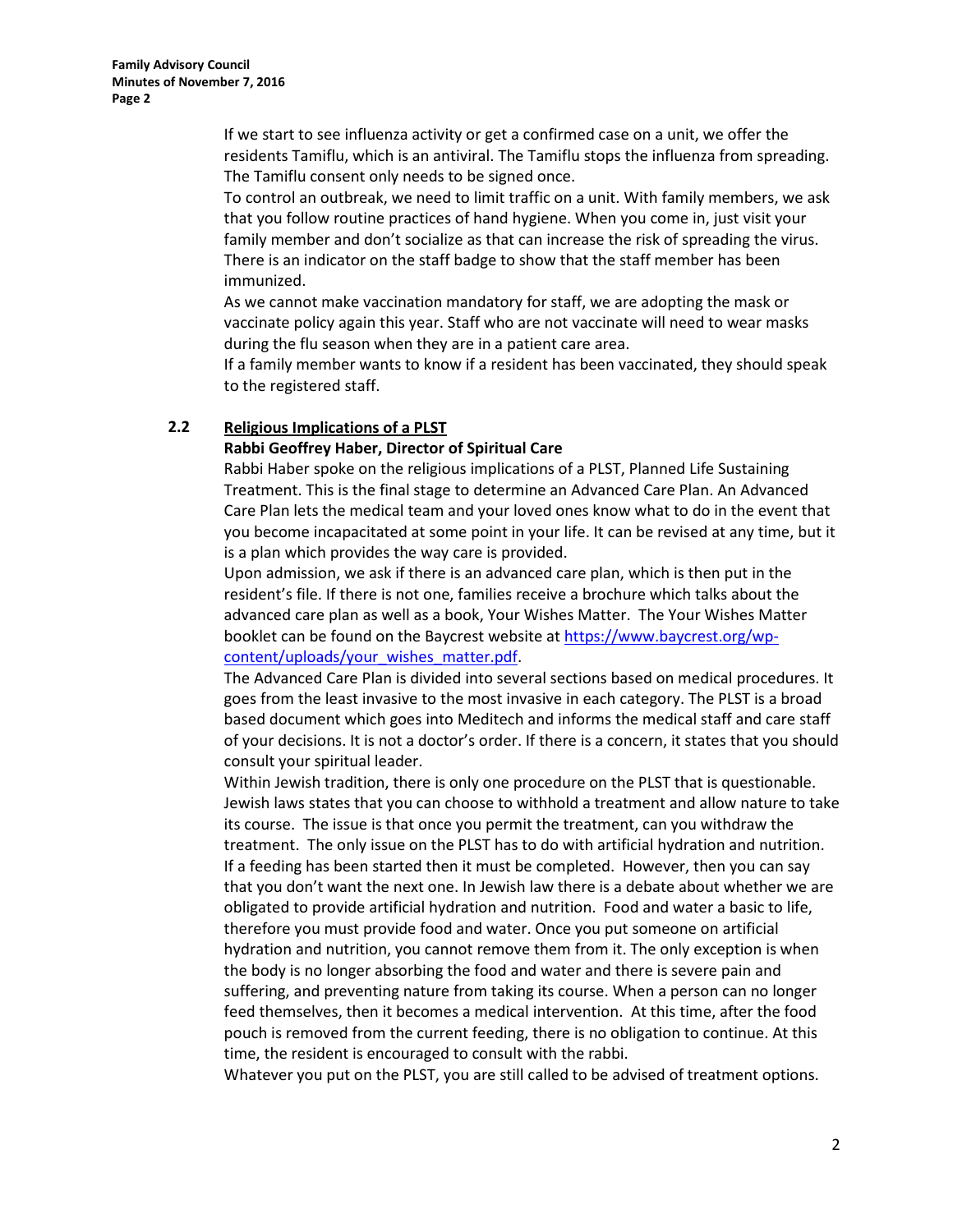In Jewish tradition, it is permissible to have a DNR. It is also permissible to donate your organs.

Without specific instructions, the treatment is full code. This is regulated by the professional colleges.

# PAD/MAiD

The Jewish view for Physician Assisted Death (PAD) or Medical Assistance in Dying (MAiD) is that it is akin to murder and should not be done. The legislation is currently being revised to accommodate conscientious objection in religious affiliated long term care facilities. Currently there is no policy at Baycrest. It is in draft form. If a patient/resident expresses the wish to die, it must be taken seriously. The law mandates that the request must be document in the patient's record. This will trigger an assessment. They must meet a list of criteria in order to be considered for PAD. Then there is a waiting period after which there is a second psychiatric evaluation. There is another waiting period then the administering physician does another assessment at the time of administration. The physician will administer the drug. The catholic church will not provide PAD. If the patient wants to explore the possibility of PAD, then he/she is transferred to another care facility. Baycrest are jewish based facility guided by jewish ethics and follow the belief that MAiD is akin to murder.

# **3.0 STANDING ITEMS**

# **3.1 Issues Tracking Robert Tock**

Issues tracking has been deferred to the December meeting.

# **3.2 Apotex Report Sue Calabrese**

### ER Destination Protocols

When an ambulance picks up a resident, we are not always informed which hospital the resident is being transferred to. We have been given a phone number where we can call to get this information, however, we cannot give this number to the families. The nurse will call the non-emergency line, identify him/herself from Apotex and request where the resident was sent. The nurse will then call the family to let them know.

### Visitor Policy

This policy was developed by our security department. After hours, visitors should get a visitors badge. After hours, the doors are locked and entrance is only allowed at Khedive.

### Entrapment Policy

Once the entrapment policy is passed, the nurses will be assessing for use of siderails using the tool in the policy. Also, the beds will be assessed annually for entrapment risk.

Staffing Pattern Sue reviewed the staffing pattern.

### **Bathtubs**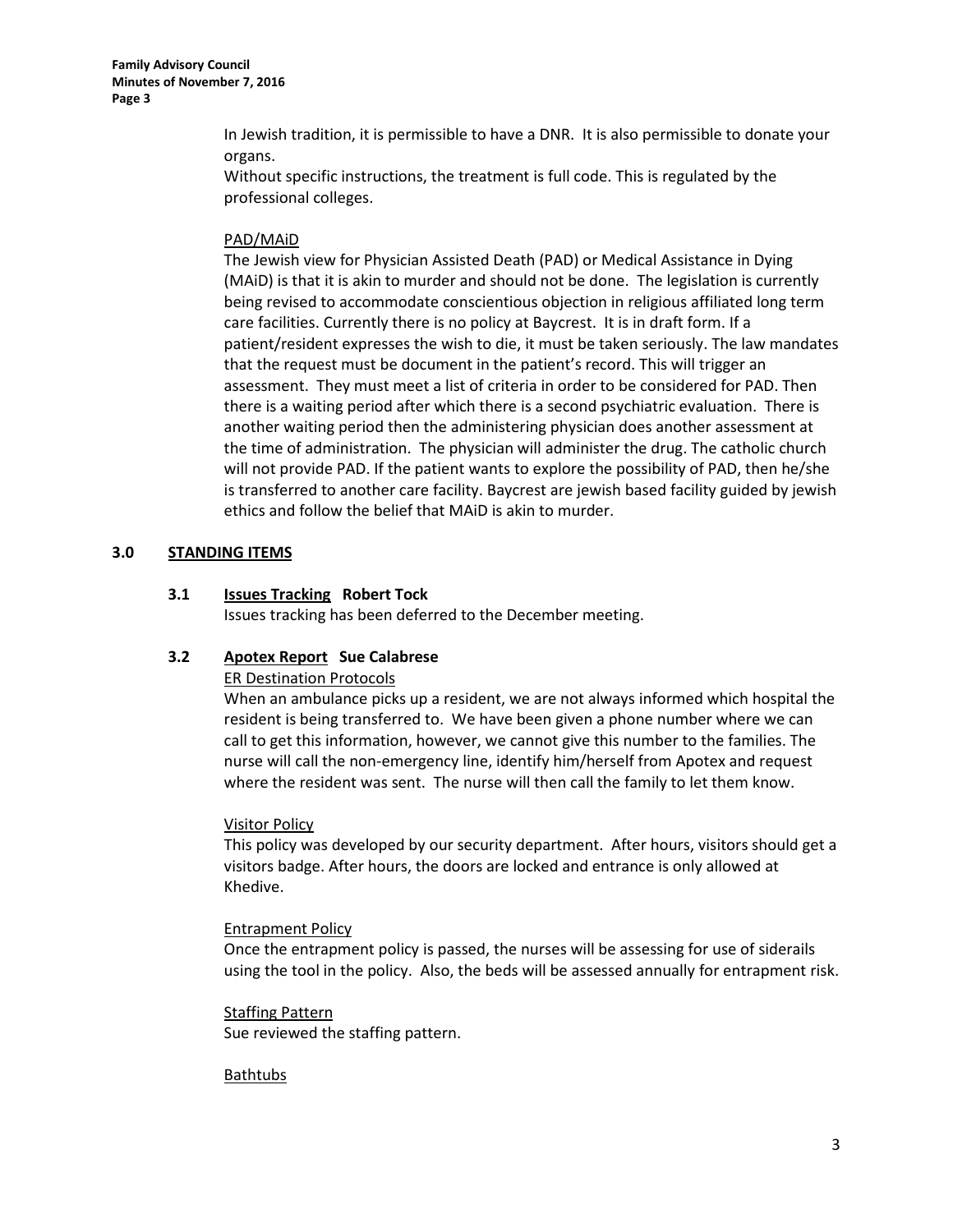It was approved that we received the \$500,000 to buy 18 bathtubs. A team consisting of PSWs, an RPN and Ron Saporta are going out to see the bidder of the lowest priced tub. A plan will be brought forward in December.

# Communication Updates

The telephone messages are being changed. For non-urgent issues, please leave a message which will be picked up within 24 hours. Urgent issues such as status updates and medical concerns should go to the RPN. The "Who to Call" sheets will be updated by the unit clerks and should be in place by the end of the week.

# ACTION:

1. Sue to send a message out to staff to update the white board on units with who is on that day's shift.

# Website

Bill has had a few meetings with the web designers. We are updating the information on the website available for new residents as well as the hard copy package they receive. We are setting up a portal on the website with a tab to a checklist as to what should be expected each week for new residents and prior to arrival. As soon as drafts are available, they will be presented to the Family Advisory Committee.

# Mobility Devices

Last month we got a new mobility services provider. Sue has been meeting with them to improve services. We now have a wheelchair cleaning schedule.

# Sage Update

There was a recall on the Sage wipes. Sage will be bringing back the wipes in small packages.

# Quality Report

On our mock RQI, with 244 recommendations, 155 have been completed. This quarter we will be focusing on implementing our care programs. The Quality Survey has been completed and will be presented at the Family Advisory Committee meeting in December. We will be focusing on 3 areas for improvement as chosen by the Apotex Program Advisory Committee:

- 1. Caring staff
- 2. Residents do not know about issuing a complaint or concern
- 3. Food Quality

# **3.3 Other Business**

### Meeting Start Time:

It was requested to start the FAC meeting a little later, either at 6:45 or 7:00pm. Robert received feedback from 3 members, all asking not to move the meeting any later. We can take a vote at the next meeting.